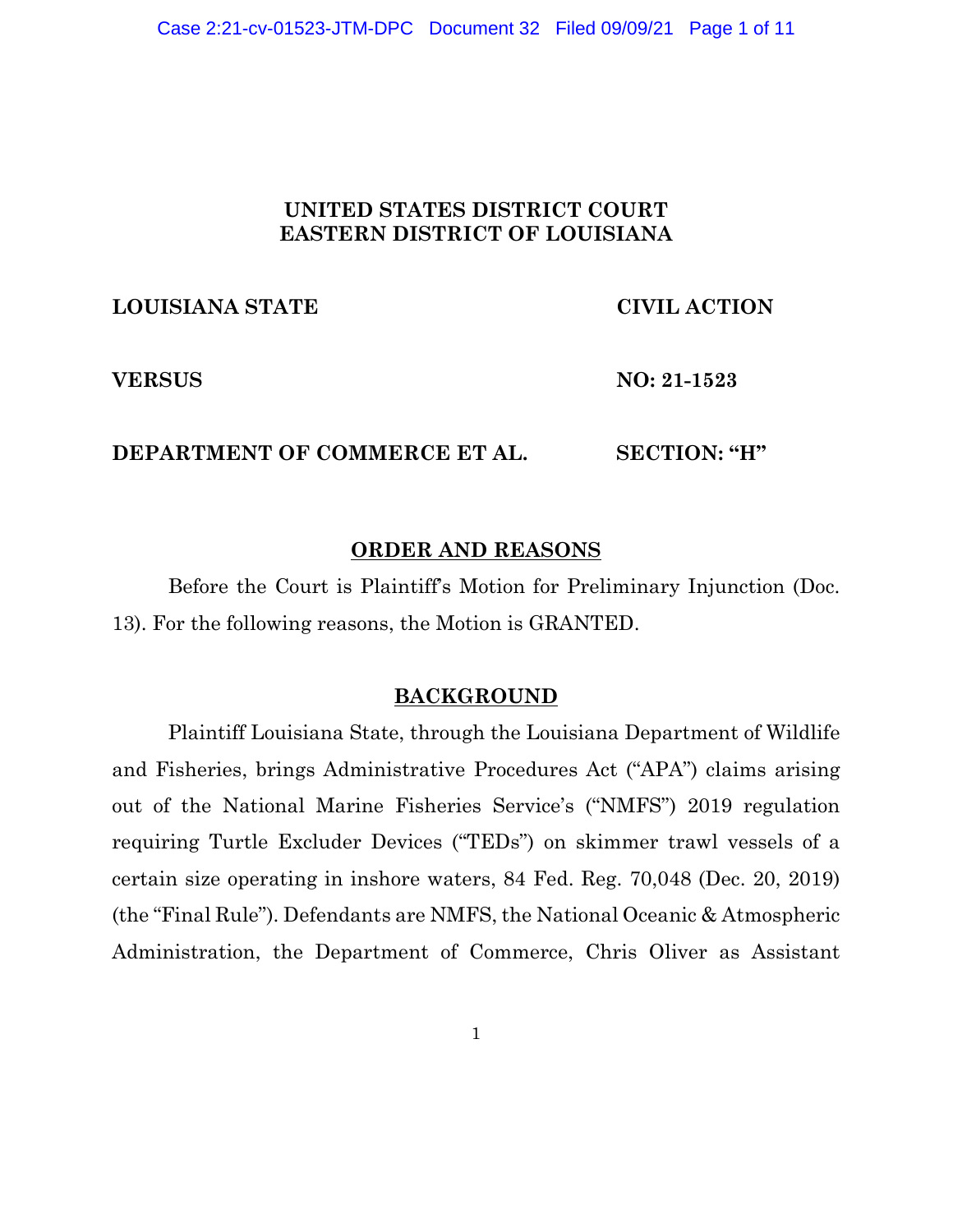Administrator for Fisheries, and Samuel D. Rauch, III as Deputy Assistant Administrator for Regulatory Programs (collectively, "the Agency").

The Final Rule was published on December 20, 2019 to promote sea turtle conservation by requiring TEDs on all skimmer trawls on vessels greater than 40 feet in length. Skimmer trawls are commonly used by shrimpers in Louisiana. The original effective date of the Final Rule was April 1, 2021. On March 31, 2021, however, the Agency issued a Delay Rule, postponing the effective date until August 1, 2021 in light of the effects of the COVID-19 pandemic on travel and the ability of the Agency to hold in-person TED training sessions ("the Delay Rule").

The Final Rule went into effect on August 1, 2021. On August 11, 2021, Plaintiff filed this action, arguing that (1) the Final Rule is arbitrary and capricious, and (2) the failure to reconsider the August 1, 2021 effective date of the Final Rule is arbitrary and capricious in light of the continued effects of the COVID-19 pandemic on the supply chain and in-person TED trainings.

Initially, Plaintiff moved for a temporary restraining order immediately postponing the effective date of the Final Rule based on the Agency's failure to reconsider the August 1, 2021 effective date. Plaintiff argued that the Agency acted arbitrarily and capriciously in refusing to further extend the effective date past August 1, 2021 despite the ongoing COVID-19 pandemic. The Court denied Plaintiff's Motion, holding that it had not alleged any "agency action" with respect to the Agency's failure to further extend the effective date of the Final Rule. The Court noted that the record did not indicate that Plaintiff had ever requested extension of the effective date, and therefore there was no agency action for this Court to review.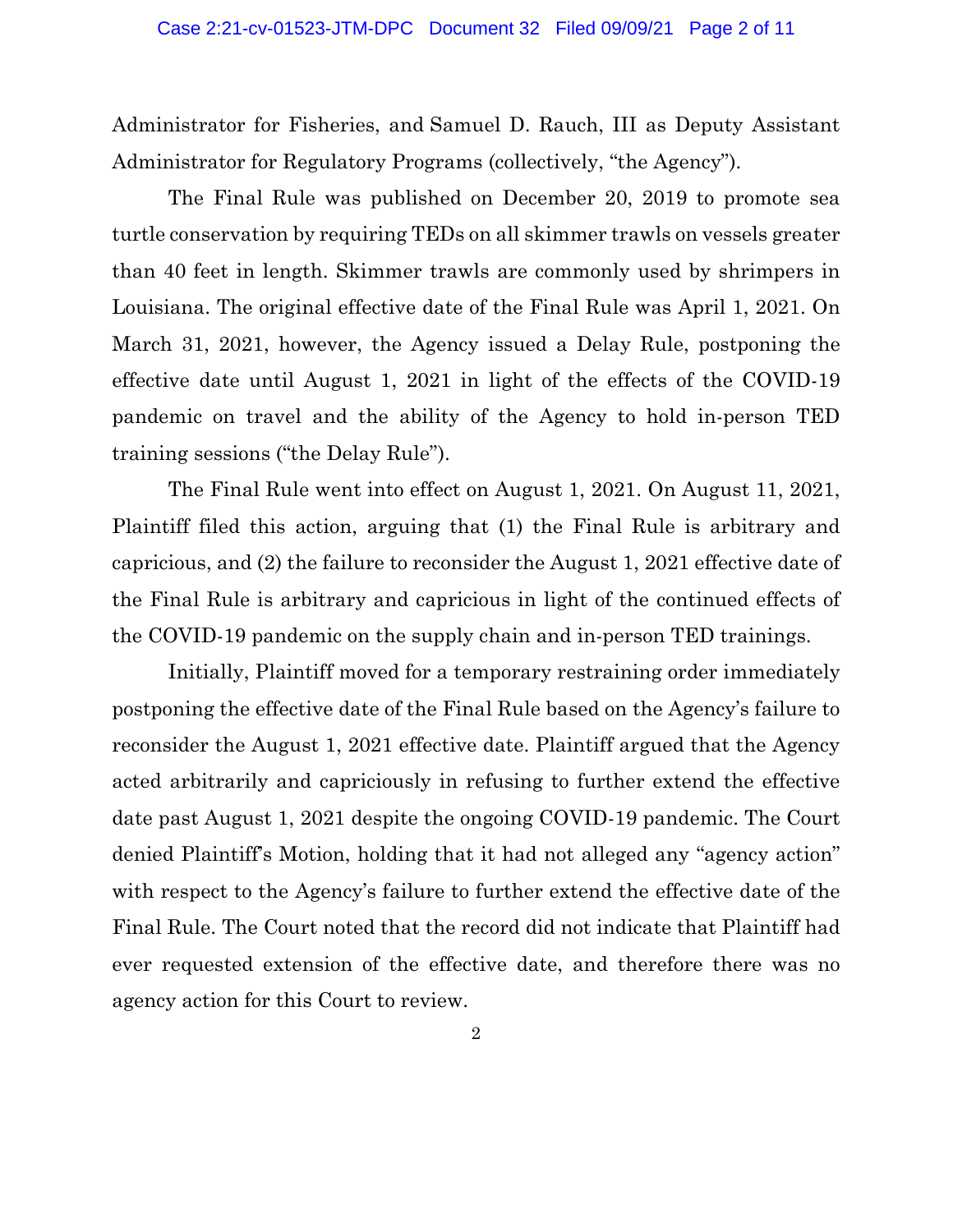In the instant Motion, Plaintiff seeks a preliminary injunction enjoining enforcement of the Final Rule or extending its effective date. In its Motion, Plaintiff has shifted its argument regarding the Final Rule's effective date. Now, Plaintiff argues that the effective date of the Final Rule and the Delay Rule are arbitrary and capricious because they did not consider the amount of time necessary for shrimpers to come into compliance with the Final Rule. It also argues that the Final Rule itself is arbitrary and capricious because it is a policy reversal that is contrary to findings.

### **LEGAL STANDARD**

An applicant for preliminary injunctive relief must show: (1) a substantial likelihood that he will prevail on the merits; (2) a substantial threat that he will suffer irreparable harm if the injunction is not granted; (3) his threatened injury outweighs the threatened harm to the party whom he seeks to enjoin; and (4) granting the preliminary injunction will not disserve the public interest.<sup>1</sup> A preliminary injunction is an extraordinary remedy.<sup>2</sup> Accordingly, a preliminary injunction should only be granted when the party seeking it has clearly carried the burden of persuasion on all four requirements.3 In the end, a preliminary injunction is treated as an exception rather than the rule.<sup>4</sup>

<sup>1</sup> Lake Charles Diesel, Inc. v. Gen. Motors Corp., 328 F.3d 192, 195–96 (5th Cir. 2003).

<sup>2</sup> Miss. Power & Light Co. v. United Gas Pipe Line, Co., 760 F.2d 618, 621 (5th Cir. 1985).

<sup>3</sup> *Id.*

<sup>4</sup> St. of Tex. v. Seatrain Int'l, *S.A.*, 518 F.2d 175, 179 (5th Cir. 1975).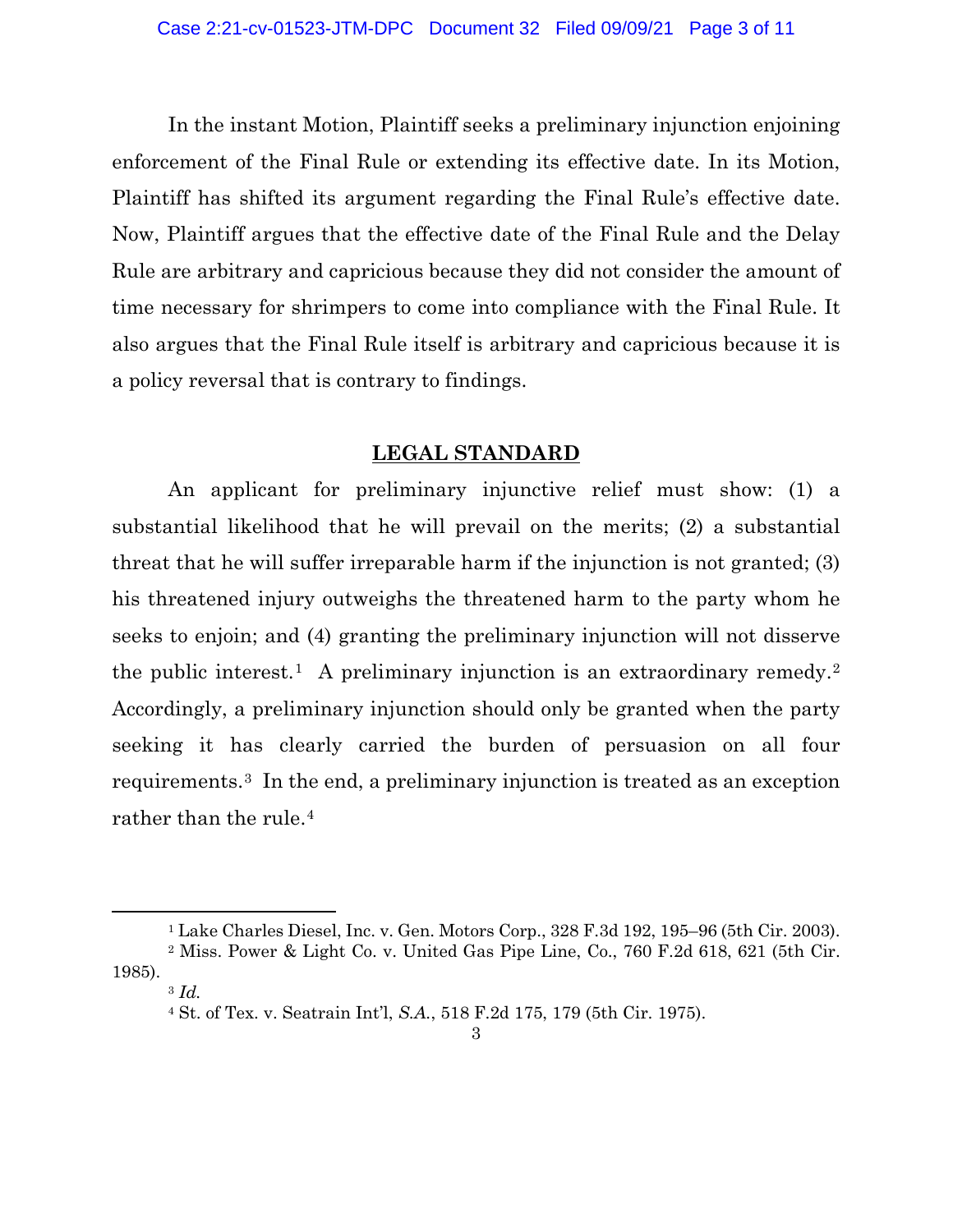# **LAW AND ANALYSIS**

# **A. Likelihood of Success on the Merits**

To show likelihood of success on the merits, the plaintiff need not prove that it is entitled to summary judgment.5 "[I]t will ordinarily be enough that the plaintiff has raised questions going to the merits so serious, substantial, difficult and doubtful, as to make them a fair ground for litigation and thus for more deliberate investigation."6 Here, Plaintiff brings two claims arising under the APA: (1) that the effective date of the Final Rule and the Delay Rule are arbitrary and capricious and (2) that the Final Rule itself is arbitrary and capricious.7 Because the Court finds a likelihood of success on the merits as to Plaintiff's argument that the Delay Rule was arbitrary and capricious, it need not consider its other arguments at this time.

The APA states, in pertinent part, that:

To the extent necessary to decision and when presented, the reviewing court shall decide all relevant questions of law, interpret constitutional and statutory provisions, and determine the meaning or applicability of the terms of an agency action. The reviewing court shall–

(1) compel agency action unlawfully withheld or unreasonably delayed; and

(2) hold unlawful and set aside agency action, findings, and conclusions found to be–

(A) arbitrary, capricious, an abuse of discretion, or otherwise not in accordance with law;

(B) contrary to constitutional right, power, privilege, or immunity;

<sup>5</sup> Allied Home Mortg. Corp. v. Donovan, 830 F. Supp. 2d 223, 227 (S.D. Tex. 2011). <sup>6</sup> *Id.*

<sup>7</sup> Plaintiff's argument here differs from Count 1 in its Complaint, which it titles "Failure to Reconsider the August 1st Effective Date Is Arbitrary and Capricious." However, the Court finds that the recharacterization of its claim is properly before the Court and that Defendants have had ample opportunity to respond thereto.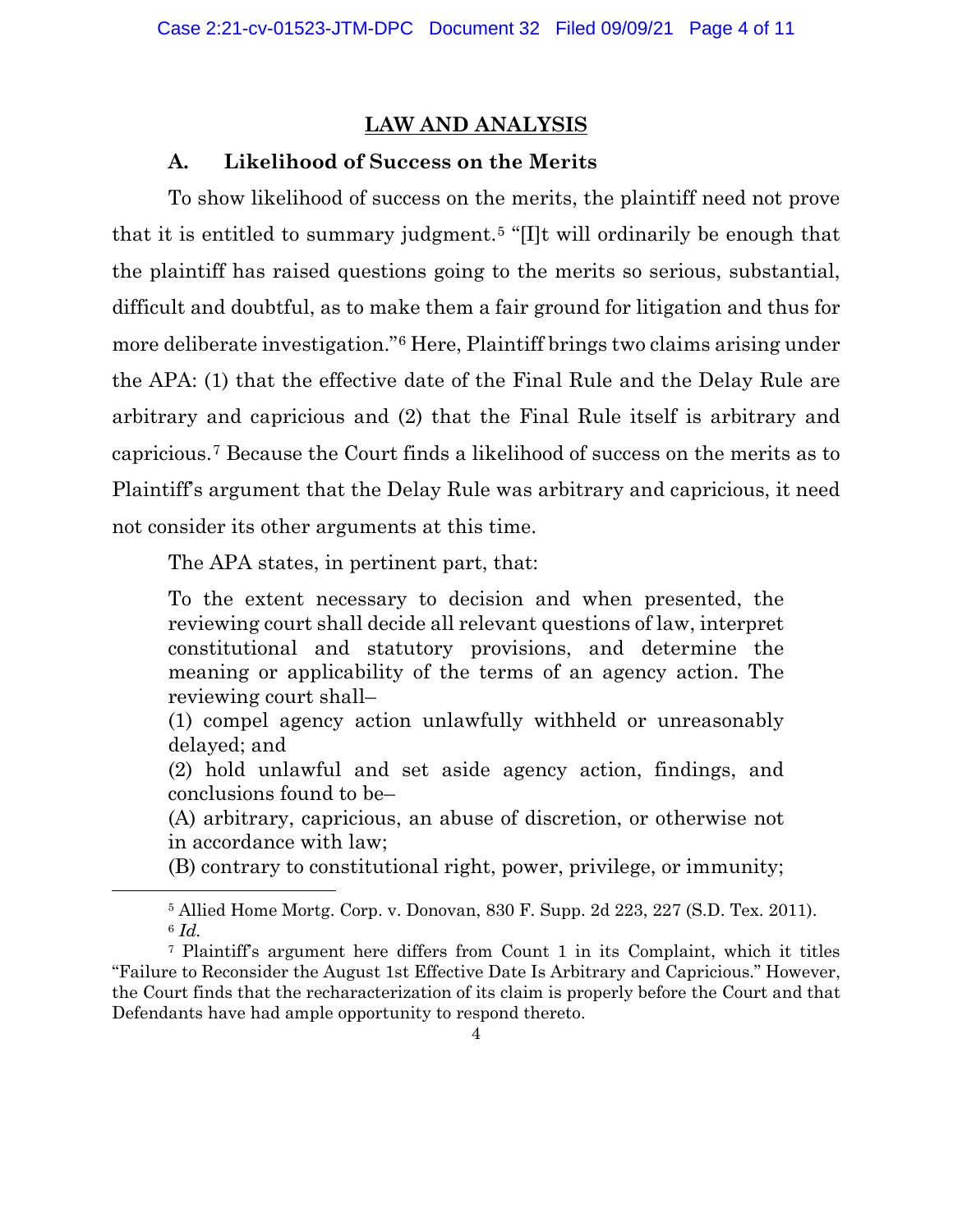(C) in excess of statutory jurisdiction, authority, or limitations, or short of statutory right;

(D) without observance of procedure required by law[.]8

The Fifth Circuit has mirrored this language, finding that courts should only overturn rules pursuant to the APA if agency action "is arbitrary, capricious, an abuse of discretion, not in accordance with law, or unsupported by substantial evidence on the record taken as a whole."9 An agency action is arbitrary and capricious if:

the agency has relied on factors which Congress has not intended it to consider, entirely failed to consider an important aspect of the problem, offered an explanation for its decision that runs counter to the evidence before the agency, or is so implausible that it could not be ascribed to a difference in view or the product of agency expertise.10

"If the agency's reasons and policy choices conform to minimal standards of rationality, then its actions are reasonable and must be upheld."11

At the outset, the Agency argues that the Delay Rule is not a final, reviewable agency action. This Court disagrees. "A final agency action is one that imposes an obligation, denies a right, or fixes a legal relationship."12 In *Clean Air Council v. Pruitt*, the court held that the stay of an EPA rule was "essentially an order delaying the rule's effective date, and this court has held that such orders are tantamount to amending or revoking a rule."13 It held that

<sup>11</sup> *Id.* at 934.

<sup>8</sup> 5 U.S.C. § 706.

<sup>9</sup> Buffalo Marine Services, Inc. v. U.S., 663 F.3d 750, 753 (5th Cir. 2011) (citations omitted).

<sup>10</sup> Texas Oil & Gas Ass'n v. U.S. E.P.A., 161 F.3d 923, 933 (5th Cir. 1998) (quoting Motor Vehicle Mfrs. Ass'n v. State Farm Mut. Auto. Ins. Co., 463 U.S. 29, 43 (1983)).

<sup>12</sup> Veldhoen v. U.S. Coast Guard, 35 F.3d 222, 225 (5th Cir. 1994).

<sup>13</sup> 862 F.3d 1, 6 (D.C. Cir. 2017).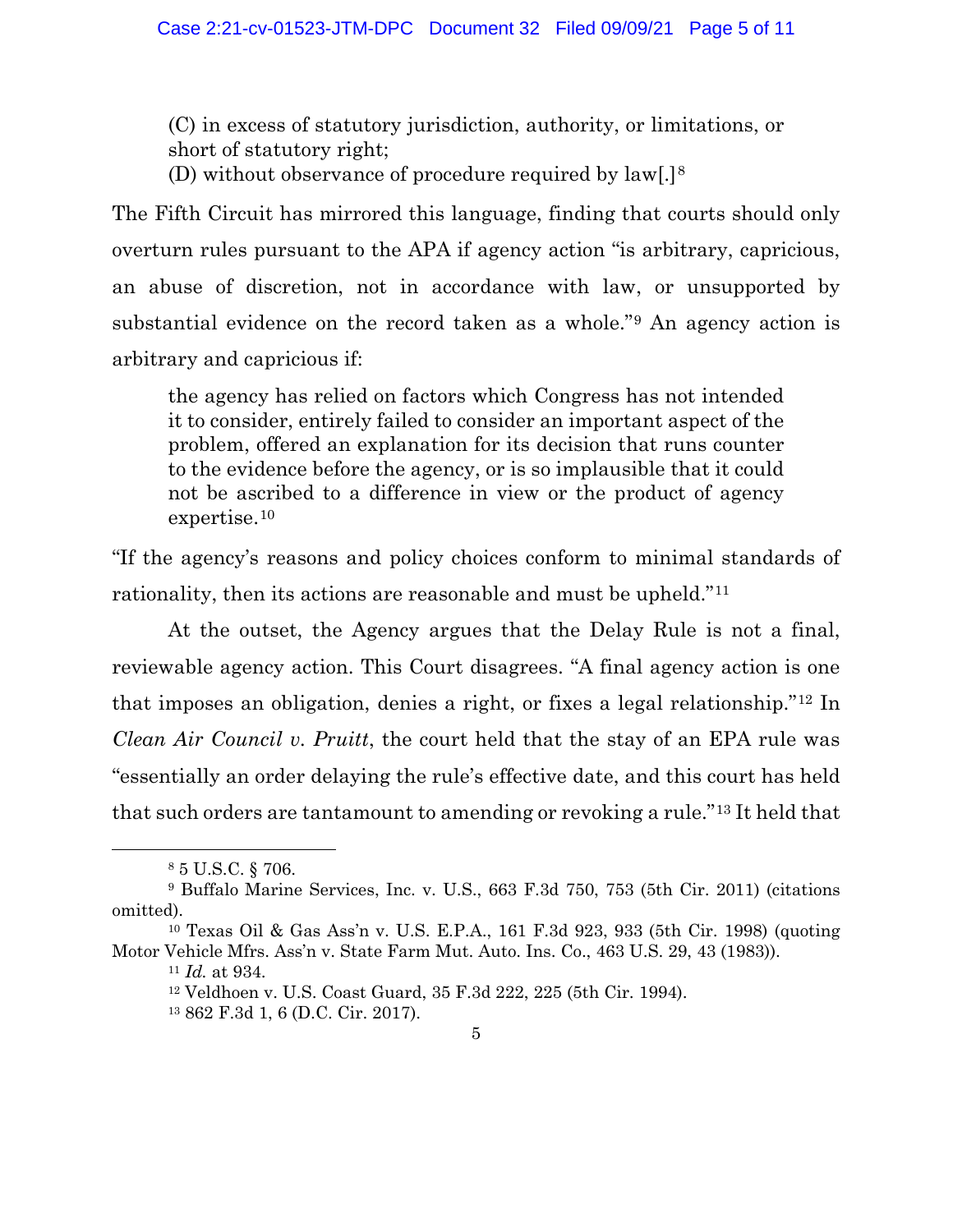#### Case 2:21-cv-01523-JTM-DPC Document 32 Filed 09/09/21 Page 6 of 11

because the decision was the agency's final position on the issue and had immediate and direct effects on the parties, it was a final, reviewable order. Here too, the Delay Rule is the Agency's final decision regarding the date on which shrimpers are required to be in compliance with the Final Rule.<sup>14</sup> Accordingly, this Court finds that the Delay Rule is a final, reviewable agency action.

Plaintiff argues that the Delay Rule is arbitrary and capricious because it failed to consider the difficulty that shrimpers were having complying with the Final Rule in light of the COVID-19 pandemic. Plaintiff argues that supplychain delays have made it impossible for shrimpers in Louisiana to secure TEDs to comply with the regulation and that the lack of in-person training sessions from the Agency has left shrimpers and net manufacturers confused. Plaintiff presents a declaration from Robert Boudreaux III, the owner and operator of Bob's Net Shop in Lafitte, Louisiana, in which he states that there has been a shortage of aluminum, very small twine, and angle measuring devices that has made it difficult to build TEDs. He also explained that each TED must be custom made by hand and that the process is time-consuming and tedious. He explained that net makers need training on how to make TEDs that comply with the Final Rule and that the lack of in-person training by the Agency left net makers "in the dark."

 $14$  Further, courts have reviewed the effective date of final rules where the agency was arbitrary and capricious in failing to give those affected by the rule sufficient time to comply. *See* Am. Fed'n of Lab. & Cong. of Indus. Organizations v. Chao, 298 F. Supp. 2d 104, 119 (D.D.C. 2004); Nat'l Ass'n of Indep. Television Producers & Distributors v. Fed. Commc'ns Comm'n, 502 F.2d 249, 251 (2d Cir. 1974).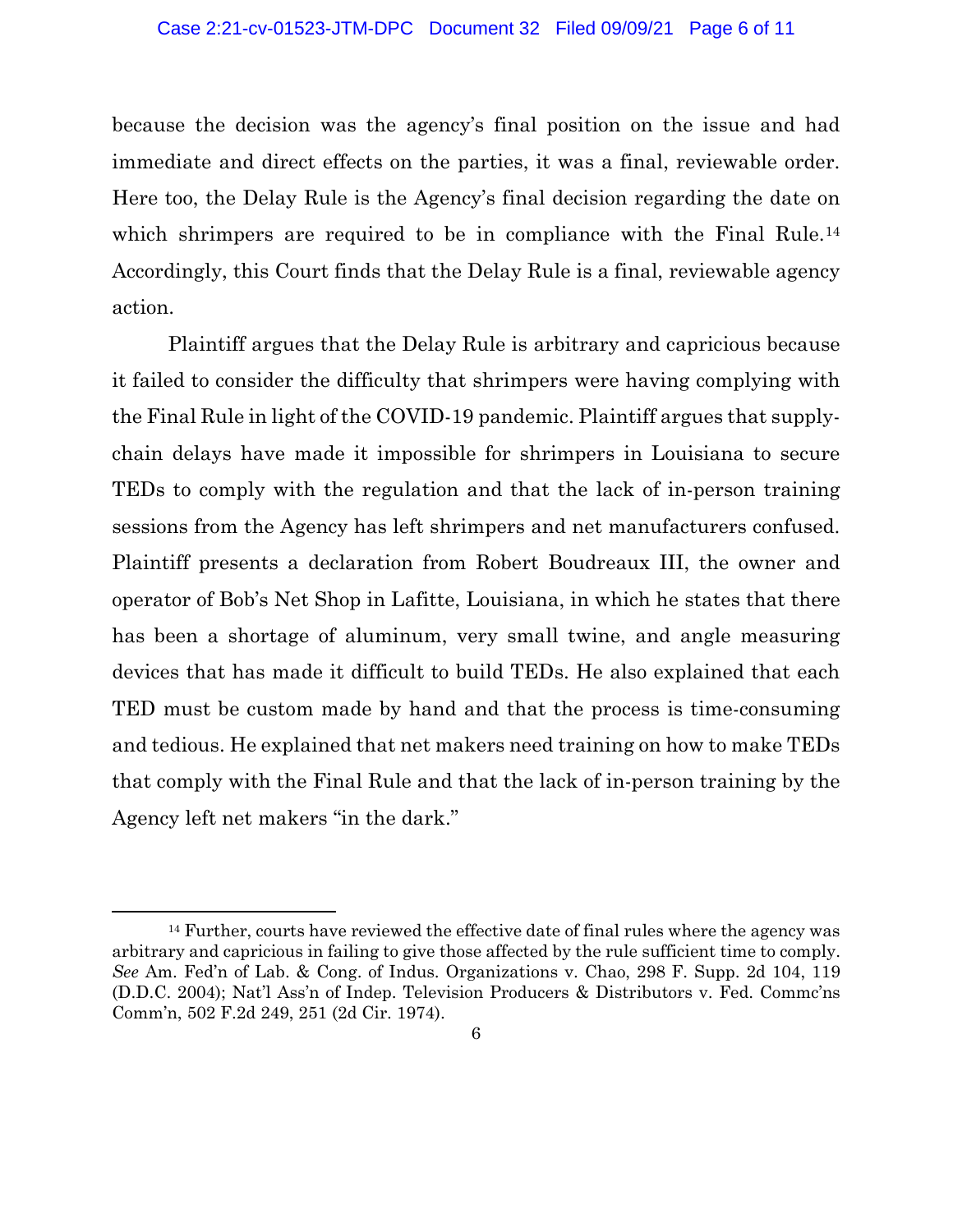Indeed, the Agency seemed to recognize the time necessary to produce TEDs when it implemented the Final Rule. It stated that it had "delayed the effectiveness of the final rule until April 1, 2021, to allow for the manufacture of the necessary number of TEDs and for fishers, particularly lower income fishers, to prepare financially for the regulation."15 However, in implementing the Delay Rule, the Agency stated that:

We are now delaying the effective date of the final rule published on December 20, 2019, (84 FR 70048) until August 1, 2021. Safety and travel restrictions due to the COVID-19 pandemic have limited our ability to complete the in-person workshops and training sessions that we had anticipated and communicated to the public. This delay in effective date is necessary to provide us with additional time to conduct our planned outreach and training for fishers through a modified strategy, including but not limited to, virtual training sessions with the public. In addition to generally educating the public on the use of the [TED] devices, it will help prepare us for responding to installation and maintenance problems from industry when the regulations go in effect. This will allow fishers to be better prepared for compliance with regulations and reduce the likelihood of potential increased sea turtle deaths caused by widespread use of improperly constructed and/or installed TEDs.16

Accordingly, the Delay Rule does not indicate that the Agency considered the ability of net makers to produce sufficient TEDs and for shrimpers to comply with the Final Rule by August 1. Further, the Agency does not present any evidence that it considered those issues in selecting an August 1 effective date. While the Delay Rule addressed the additional time needed by the Agency to

<sup>15</sup> Sea Turtle Conservation; Shrimp Trawling Requirements, 86 Fed. Reg. 16,676 (Mar. 31, 2021).

<sup>&</sup>lt;sup>16</sup> *Id.*; Sea Turtle Conservation; Shrimp Trawling Requirements, 84 Fed. Reg. 70,048 (Dec. 20, 2019).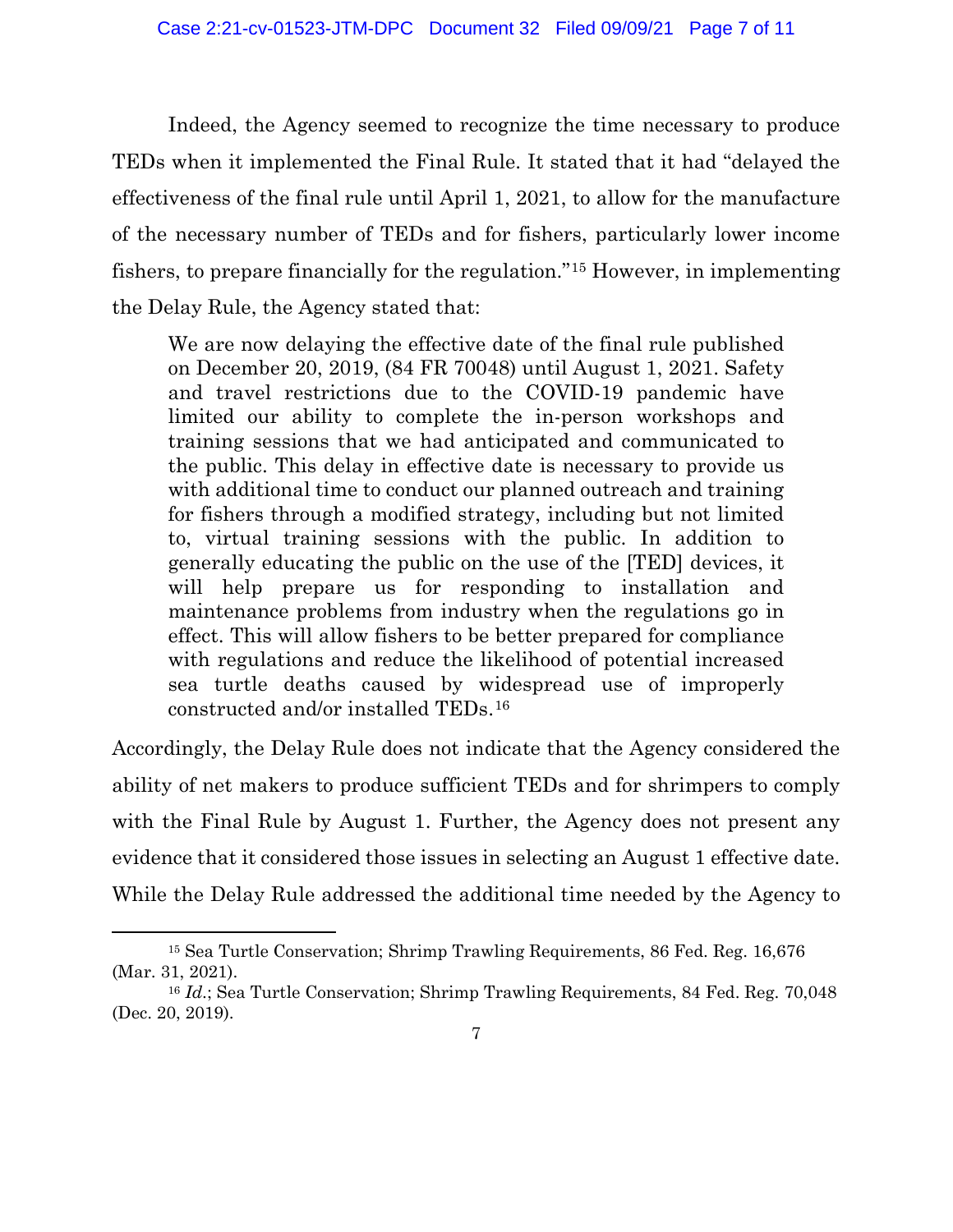train the net makers on how to produce TEDs to comply with the Final Rule, it did not take into consideration the fact that net makers would need time to hand make each TED after they received that training. The Agency therefore appears to have "entirely failed to consider an important aspect of the problem" when it selected an August 1 effective date in the Delay Rule.<sup>17</sup> This Court finds that Plaintiff has shown a likelihood of success on the merits as to the arbitrariness of the Delay Rule.

The Court further notes that shortly after the filing of this Motion, Hurricane Ida, a Category 4 hurricane, caused catastrophic damage in South Louisiana. While the full effects of the hurricane's destruction remain to be seen, this Court feels confident that it will exacerbate supply chain problems and distract net makers, whose homes and businesses may have been damaged, from constructing TEDs.

## **B. Irreparable Harm**

Next, the Court must consider whether irreparable harm will result from the implementation of the Final Rule on August 1. "In general, a harm is irreparable where there is no adequate remedy at law, such as monetary damages."18 Plaintiff claims the premature effective date of the Final Rule will harm the shrimping industry and result in economic harm to the state.<sup>19</sup> Additionally, Plaintiff argues that it will not be able to recover money damages against the Agency due to sovereign immunity.

<sup>17</sup> *Texas Oil & Gas Ass'n*, 161 F.3d at 933.

<sup>18</sup> Janvey v. Alguire, 647 F.3d 585, 600 (5th Cir. 2011).

<sup>19</sup> "The State of Louisiana has standing to sue in the quasi-soverign capacity because of its interest in and ownership of its marine resources." State of La. ex rel. Guste v. Verity, 681 F. Supp. 1178, 1181 (E.D. La.), *aff'd*, 850 F.2d 211 (5th Cir. 1988).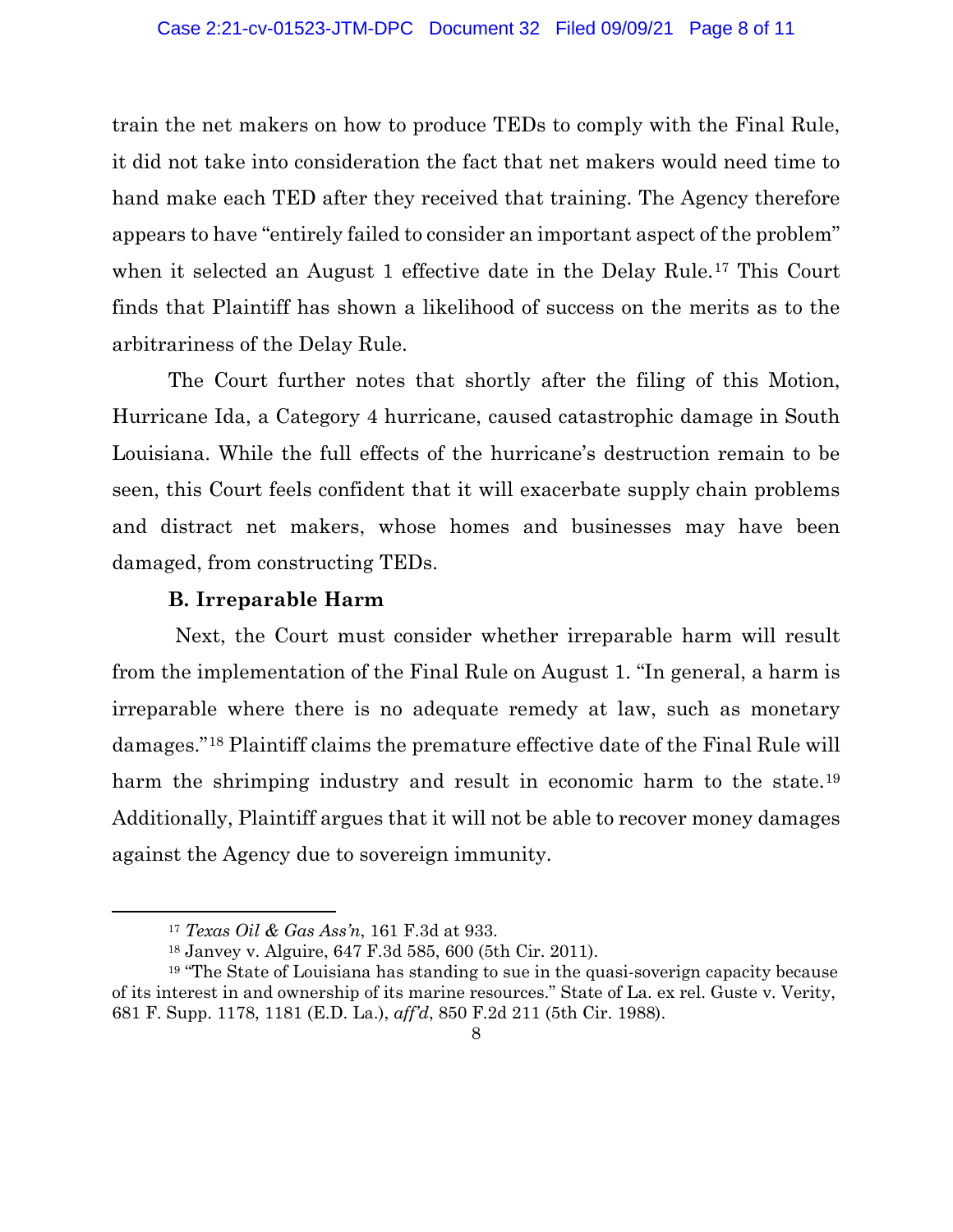In the Final Rule itself, the Agency recognized that, even when appropriately implemented, the "regulation may have significant adverse economic effects on the shrimp industry."20 It acknowledged that the Rule may cause some vessels to cease shrimping operations and expected a reduction in gross revenue of approximately \$2.939 million for the Gulf of Mexico harvesting sector.<sup>21</sup> In light of the aforementioned problems with compliance with the Rule prior to the effective date, the Louisiana Department of Wildlife and Fisheries estimates that 50% of Louisiana's shrimpers were unable to comply before shrimping season began. Accordingly, there are many more vessels that are not operating than originally estimated by the Agency, and the economic harm will likely be much higher. This includes increased impacts to employment, income, and the number of shrimp harvested, adversely affecting the shrimping industry, restaurants, and grocers. The Court therefore finds that Plaintiff has shown irreparable harm to its economy will result from failing to extend the effective date of the Final Rule.

## **C. Balancing of Equities**

Finally, the Court must consider whether the harm to Plaintiff outweighs the threatened harm to the Agency and whether granting the preliminary injunction will not disserve the public interest. "Federal courts have considered the balance of equities and public interest factors together as they overlap considerably."22 Here, Plaintiff's and the public's interest in preserving Louisiana's economy outweighs the Agency's interest in beginning

<sup>20</sup> 84 Fed. Reg. 70,048 (Dec. 20, 2019).

<sup>21</sup> Final Environmental Impact Statement, Doc. 14-13.

<sup>22</sup> Texas v. United States, No. 6:21-CV-00003, 2021 WL 2096669, at \*48 (S.D. Tex. Feb. 23, 2021).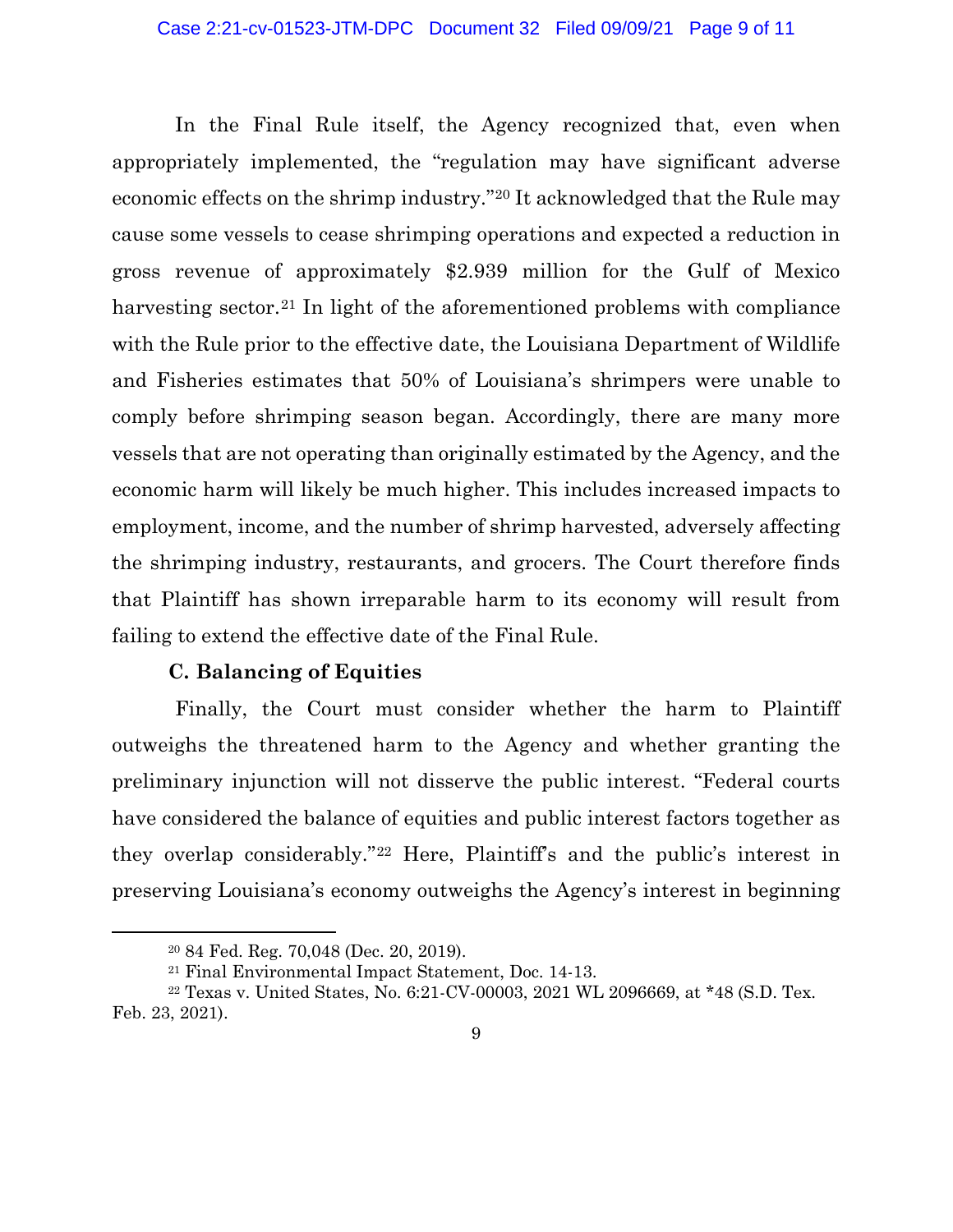enforcement of the Final Rule on August 1. The Agency estimates that the Final Rule will prevent the mortality of 801 to 1,158 sea turtles annually nationwide.23 Plaintiff has shown that about half of its shrimpers are already in compliance with the Final Rule's requirements. Accordingly, a brief delay in implementation of the Final Rule to allow appropriate time for all shrimpers to come into compliance will not result in an unreasonable risk to sea turtles.

## **D. Scope of Injunction**

This Court finds that Plaintiff has carried its burden to show its entitlement to a preliminary injunction delaying the effective date of the Final Rule. In initially implementing the Final Rule in December 2019, the Agency recognized that a delay in the effective date of sixteen months was necessary to allow for new TEDs to be constructed and installed.24 Three months later, the COVID-19 pandemic began, which slowed production and created supply chain difficulties. In the Delay Rule, the Agency delayed the effective date by four months. The Court finds that an additional six-month delay is appropriate to allow Louisiana's shrimpers to come into compliance with the Final Rule.

## **CONCLUSION**

For the foregoing reasons, the Motion for Preliminary Injunction is **GRANTED**. Defendants are enjoined from imposing 84 Fed. Reg. 70,048 (Dec. 20, 2019) in Louisiana inshore waters until February 1, 2022.

<sup>23</sup> Final Environmental Impact Statement, Doc. 14-13.

<sup>24</sup> 84 Fed. Reg. 70,048 (Dec. 20, 2019).